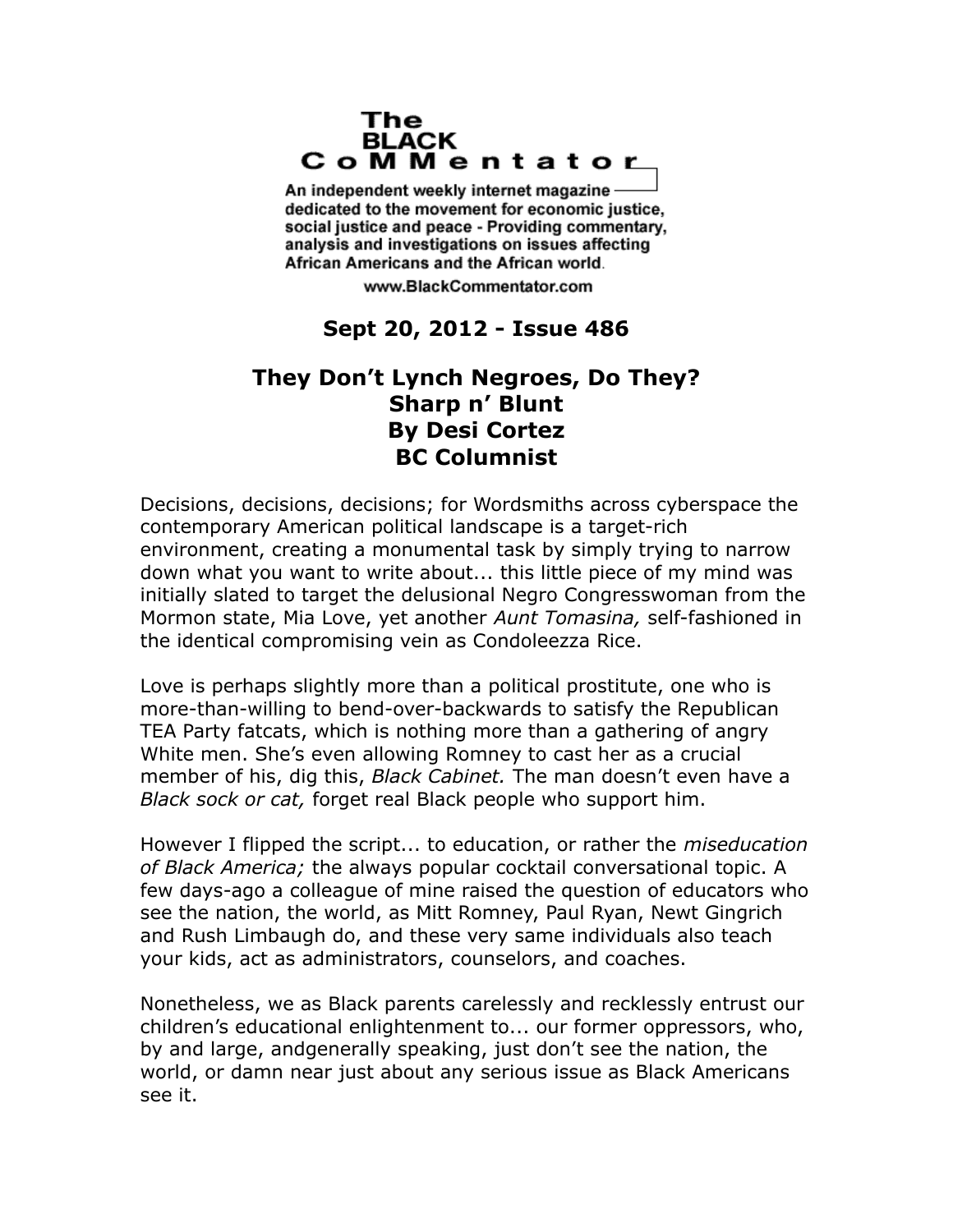But I was also torn between that approach versus connecting the dots between the trifling fact Black America will purchase more \$300 *Nike Lebron James* hi-tops, then they'll buy \$300 Dell Laptops... and that fact paints a picture of a "lost people..."

Nevertheless... I had to change skis mid-mountain.

I ran across the story of a pastor in Indiana, who has put up a sign in front of his church that uses a horrific historical image of the 1930 lynching of two black teenagers, with a crowd of White folks gleefully and menacingly gathered around...

Clearly this was the man-of-the-cloth's urgent effort to urge Black folks to exercise the right he says was "hard won."

As I read it I thought... *all Black America, each and every one of us,*  owes *Rev. Joy Thornton*, Pastor of the *Greater St. Mark Missionary Baptist Church* in Indianapolis, a gigantic debt of gratitude for possessing the internal fortitude to stand-up and do what's desperately needed, deliver Black America a slap-in-the-face...

According to the *AP Wire*, the sign, which has stood for nearly a week along the street in front of the church, shows, on one side, a white mob gathered around the teens to watch the lynching in Marion, Ind. Atop the photo is the word "VOTE!!!" Beneath it is the question: "Is this a reason to vote?" The other side of the sign shows an image of slaves in chains, with wording beneath it that reads, "Lest we forget."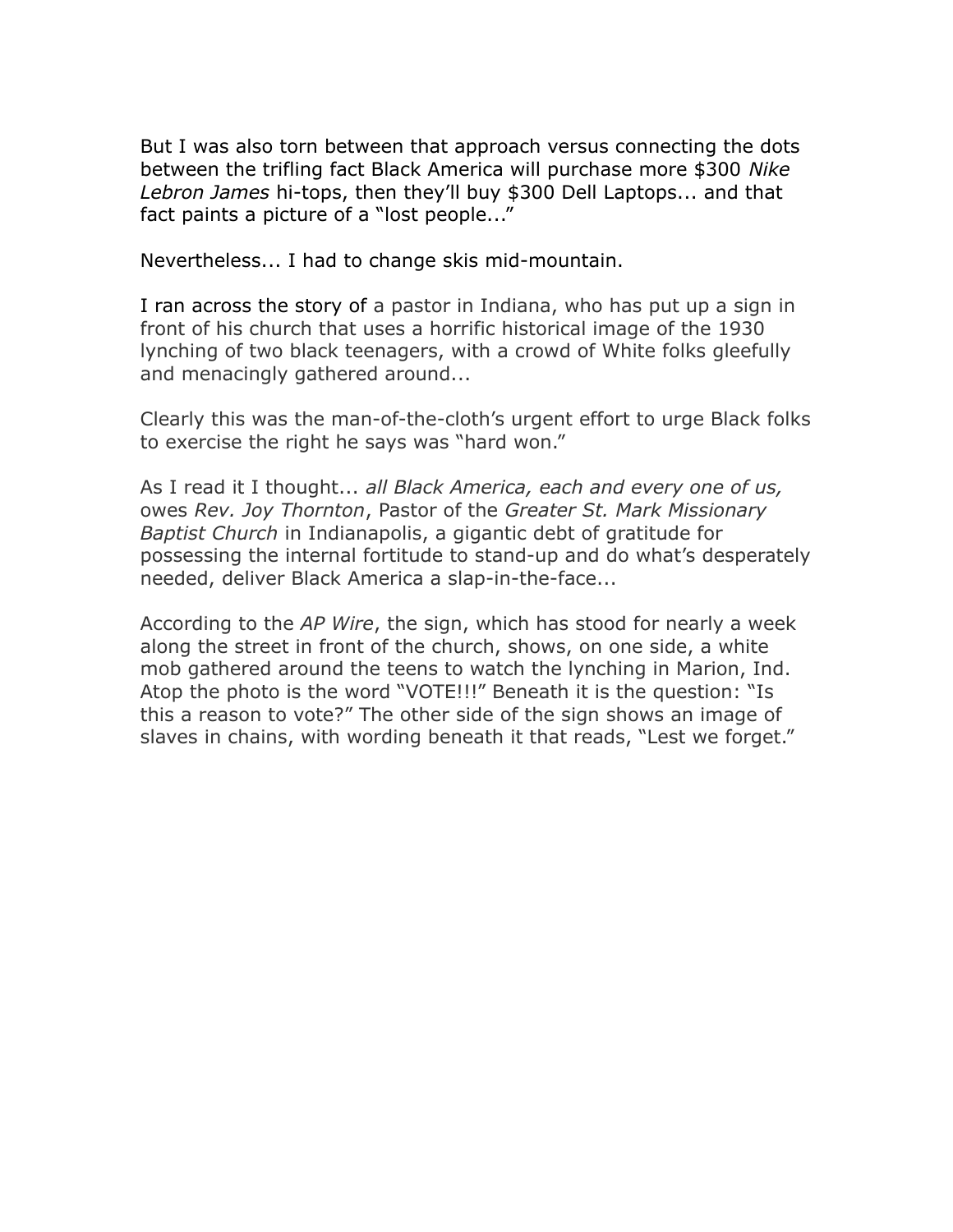

"[The sign] is to let people know there's been a price paid for the privilege of voting," Thornton, pastor of what he describes as a multiracial congregation, "Oftentimes people get complacent and don't realize that people made a sacrifice, matter of fact, the ultimate sacrifice for such a privilege."

Here, let me translate the minister's well chosen words, try to *tell it the way it really is...* The picture has captured apartheid in America, the price Black people paid for being uppity and wanting to vote, live where they wanted, eat where they wanted, say what they wanted... And I'd be remiss if I didn't point out the obvious: if Mitt Romney's elected, clearly without question, this nation will be taking a deliberate step backward towards a country where the lynchings of Black people is more likely.

Here, let me circle the block on that one and spell it out to you one more time.

If Romney steals this election, which is the GOP prefered method of operation, it will embolden the obvious racist elements of this country's "Right," the "good ol' boys," the *rank n' file* "Rednecks" and transparent-sheet-wearing aristocrats like the Koch Boys - to attempt a Coup on the cultural battlefield that is America, a strategic but still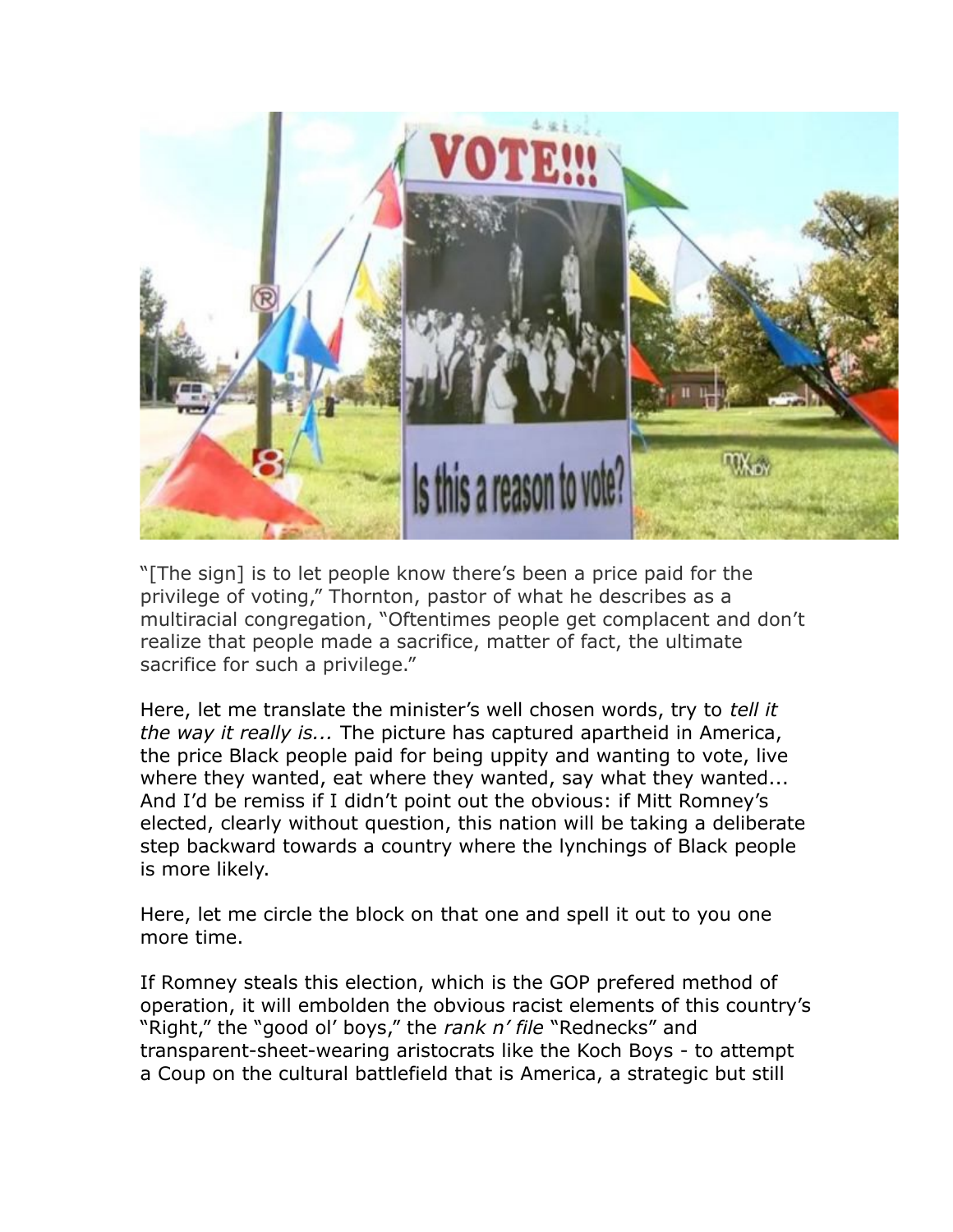desperate attempt will be made to return this nation to the good ol' days when you could merely 'lynch-a-nigger' for lookin' at ya' wrong...

Now, I don't want to waste the moment offering redundant commentary on what the US will look like under Romney rule. What I do want to do is take the opportunity to beg, screw ask, I'm begging Afro-American ministers, from the Big Easy to Liberty City to the Windy City, from LA up to the Bay - "to seize the time..."

Please, please, please place the identical poster in front of your church!

Hell, let's not play-around here, the reelection of Obama represents a critical moment in the tale of America, and the story of a people, Black people, and our seemingly endless quest for equality and respect...

*They,* and as Mrs Clinton said, *when I say "they" you know who I'm talkin' bout . "*they" begrudgingly call me *Mr Cortez*, and they halfheartedly refer to you as Mr. or Mrs., but they yearn to call us "Boy" or "Gal."

Let's put the same poignant picture, which is well worth a thousand words, and the same words on three-story high billboards, put them on downtown bus stop benches and plastered on the sides of uptown buildings... for if we, as Black people of this era, if we don't *hold the line...* we'll be increasing the likelihood this current 21st century White backlash will result in lynchings.

Who n' what is to say millions of White folks aren't capable of bringing back to life the deadly ways of their grandfathers? Who is to say if they do attempt to lynch Black folks, bomb churches and homes of yes, once again *uppity* Black folks... millions upon millions of "good" White people will do exactly what generations of White folks did throughout US history - not a damn thing but sit passively, meekly, quietly by as their brothers, fathers and uncles wage a war against Black folks.

Trust me, the good liberals on MSNBC and *Huffington Post* will place "Black People" on their "to do list" and get to us after they free Willy the Whale, save *Bigfoot,* find a way to purify the LA air... then they address the "Black Problem."

Yeah, I could waste this space to discuss US foreign policy or the economy, but I'm not going to get off-message. I believe the